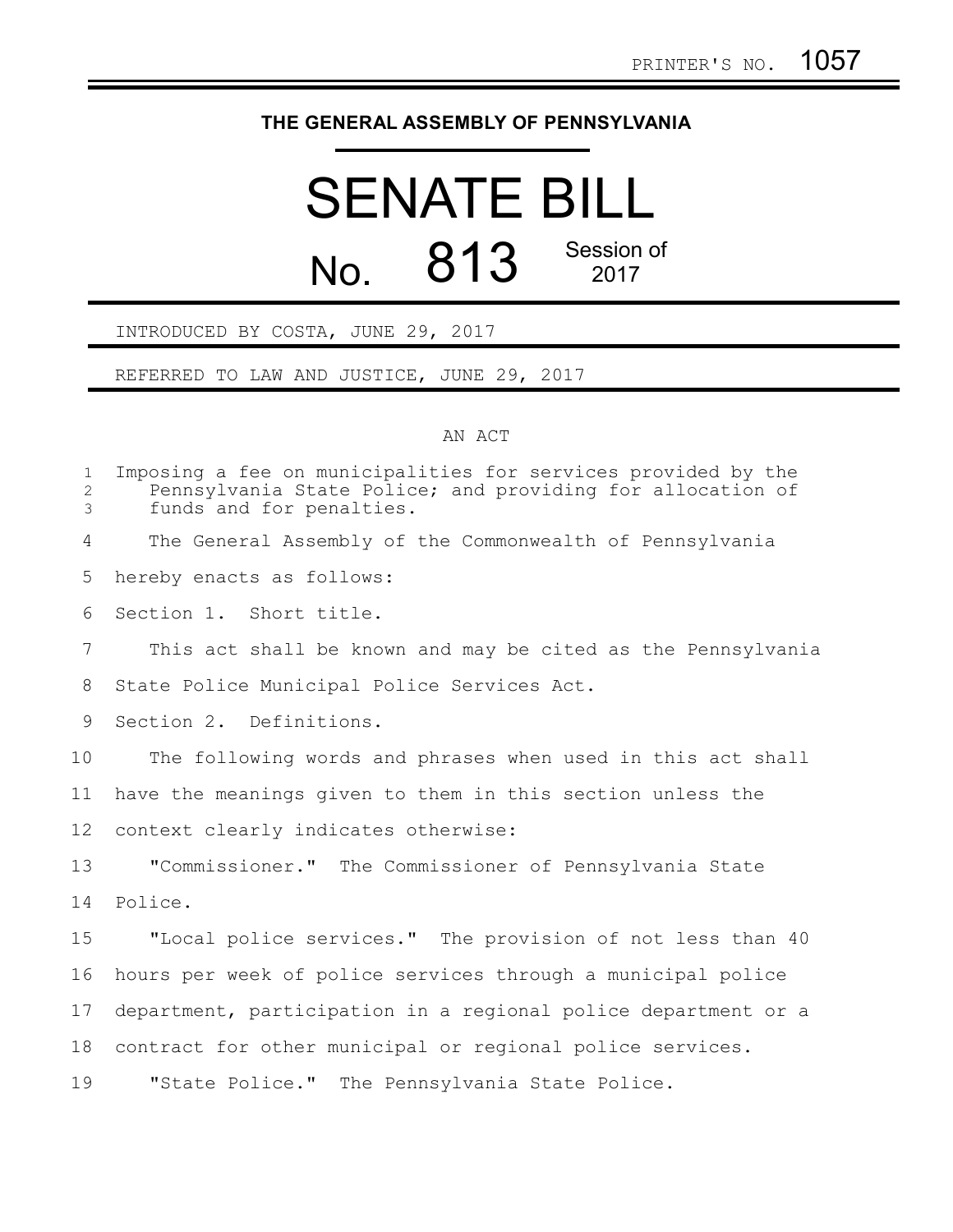Section 3. State Police services fee. 1

(a) General rule.--A municipality that does not provide local police services shall pay the fee under subsection (b) for State Police services received by the municipality. 2 3 4

(b) Amount.--A municipality under subsection (a) shall annually pay a per capita fee for the provision of State Police services. The fee shall be in the amount of \$25 for each person residing in the municipality. The fee shall be increased annually, beginning one year after the effective date of this subsection, by the percentage growth in the Consumer Price Index for All Urban Consumers. If the Department of Revenue determines that there is no positive percentage change, the fee may not be adjusted for that year. 5 6 7 8 9 10 11 12 13

14

(c) Determination and payment.--

(1) In order to aid the commissioner in making a determination regarding the provision of local police services, each municipality shall submit a certification to the commissioner by July 31, 2017, for fiscal year 2017-2018 and by April 1 of each year thereafter. The certification shall include the following information: 15 16 17 18 19 20

(i) The average number of hours per week the municipality provides police services through its municipal police department. 21 22 23

(ii) The average number of hours per week a regional police force or another municipality provides police services to the municipality. 24 25 26

(2) The commissioner shall submit annually to each municipality under subsection (a) an invoice stating the amount of payment due. The payment shall be due by April 1, 2018, and each April 1 thereafter. Subject to paragraph (3), 27 28 29 30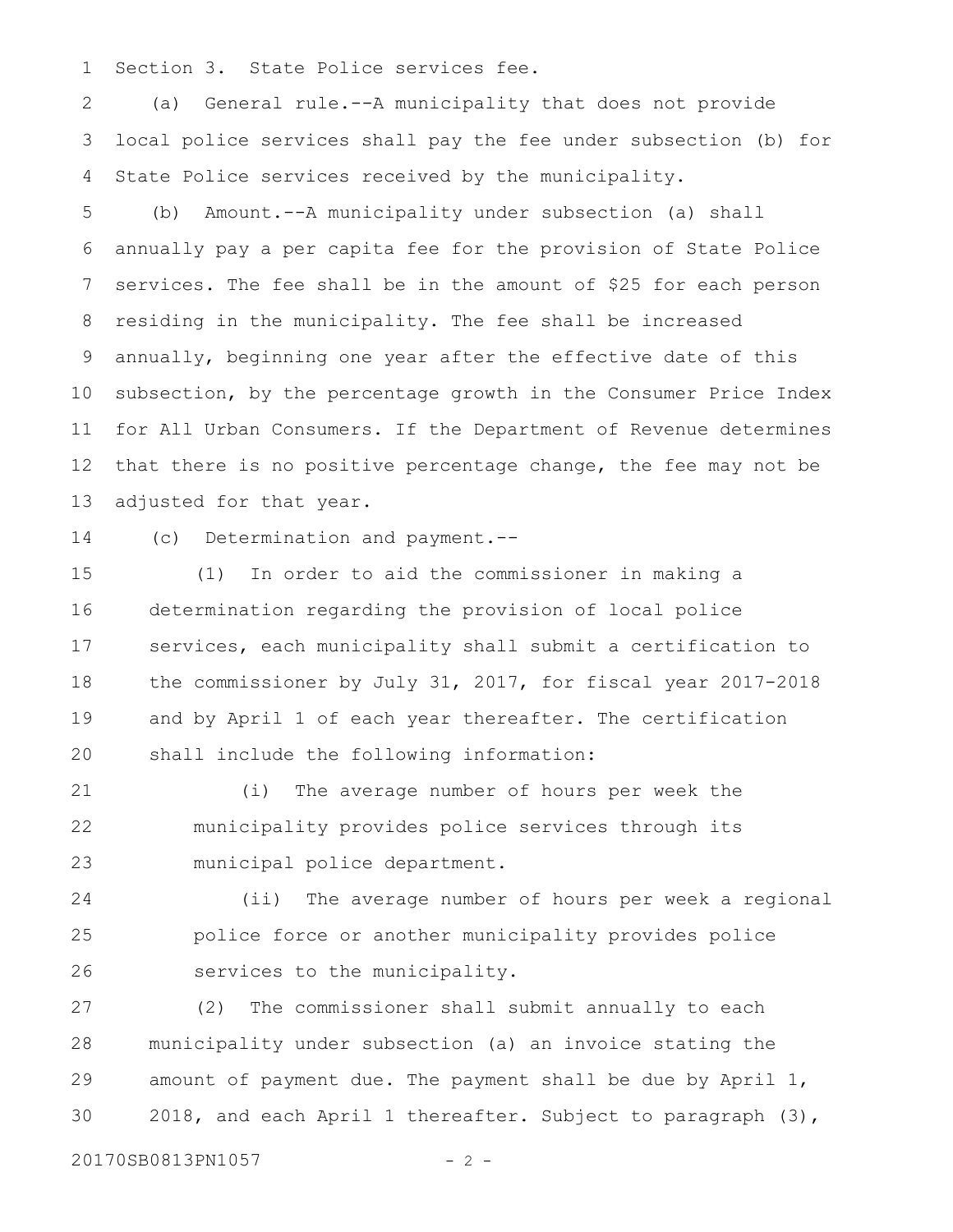the population of each municipality shall be based upon the most recent decennial census. 1 2

(3) For purposes of determining the population of a municipality under paragraph (2), the number of individuals residing in a State correctional facility situated in the municipality shall be excluded. 3 4 5 6

(d) Guidelines.--The State Police may adopt and use guidelines to implement the provisions of this act. The guidelines shall be published in the Pennsylvania Bulletin but shall not be subject to review under section 205 of the act of July 31, 1968 (P.L.769, No.240), referred to as the Commonwealth Documents Law, sections 204(b) and 301(10) of the act of October 15, 1980 (P.L.950, No.164), known as the Commonwealth Attorneys Act, or the act of June 25, 1982 (P.L.633, No.181), known as the Regulatory Review Act. 7 8 9 10 11 12 13 14 15

Section 4. Municipality fees. 16

Notwithstanding any other provision of law, a municipality may impose and collect a fee at a rate not to exceed a rate sufficient to meet the requirements under section 3(b). Section 5. Allocation of fees. 17 18 19 20

Money collected under this act shall be deposited into the General Fund as an augmentation to the State Police general government operations appropriation and shall be used to support State Police cadet classes and State Police services. 21 22 23 24

Section 6. Distressed municipalities. 25

Notwithstanding any other provision of this act, a municipality that is determined to be distressed under the act of July 10, 1987 (P.L.246, No.47), known as the Municipalities Financial Recovery Act, shall not be subject to the requirements of this act. A municipality that was once classified as 26 27 28 29 30

20170SB0813PN1057 - 3 -